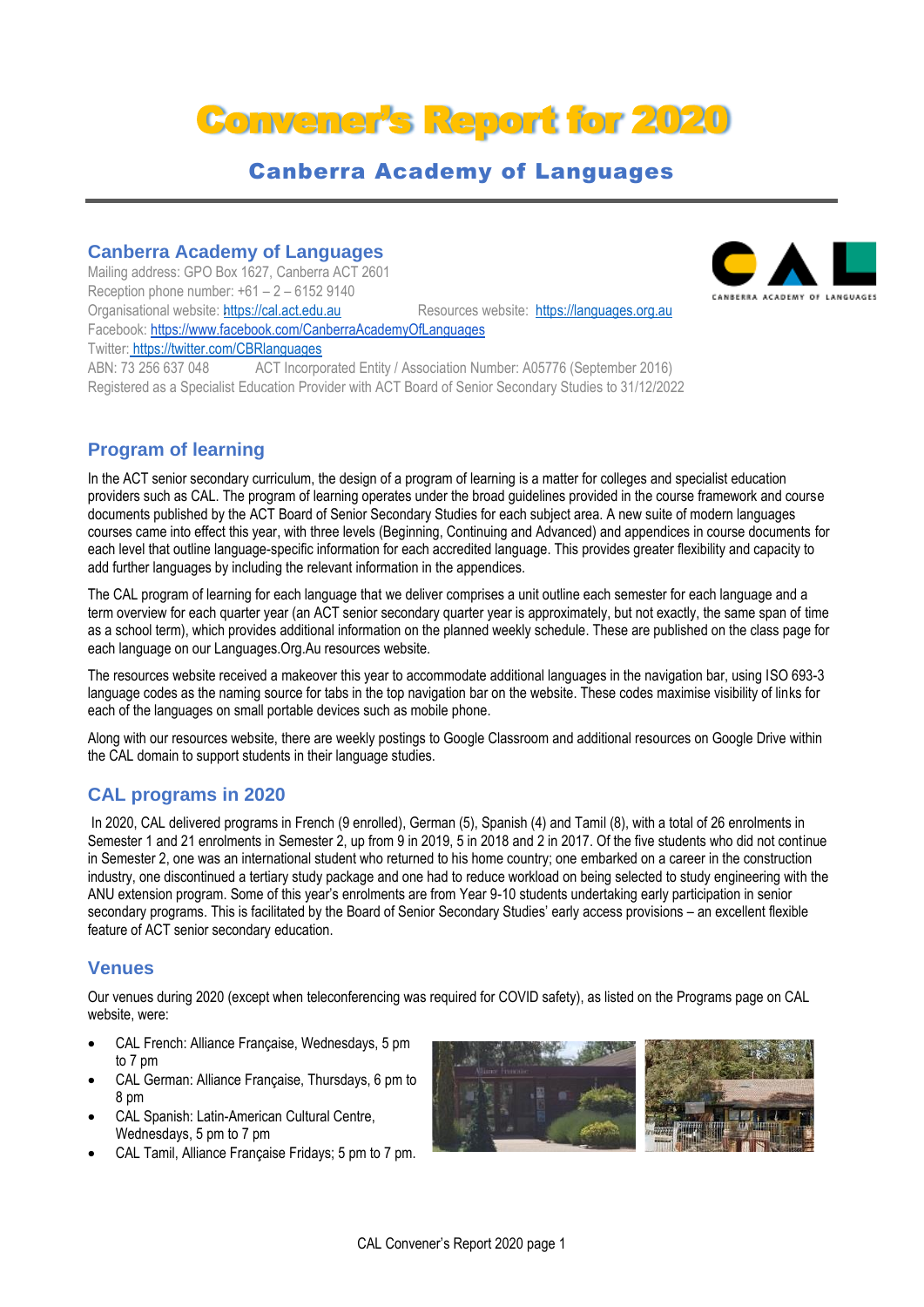# **Vale James Grieve**

Some of you would be aware that Mr James Grieve, [member of the Emeritus Faculty](https://openresearch-repository.anu.edu.au/handle/1885/12915) and specialist in French at ANU since 1962, passed away on 15 January 2020, aged 85. Among his contributions in his field, he made a gift of his magnum opus, a set of [fiches correctives](https://anulib.anu.edu.au/news-events/news/anu-icon-james-grieve-finishes-magnum-opus) for advanced learners of French, to the ANU library's research repository. We added the link to our [list of resources for learners of French.](https://languages.org.au/french/french.htm)

James Grieve was a lecturer in French and supervisor of postgraduate students over decades at ANU. He was a prolific author, whose work included published translations of two of the volumes of Proust's major work, and a Dictionary of Contemporary French Connectors, as well as two of his own novels.

## **COVID-19**

As the situation evolved with COVID-19 or the Coronavirus, CAL acted on the advice of the ACT Health Directorate, which was published on its website at [https://www.health.act.gov.au/public-health-alert/updated-information-about-covid-19.](https://www.health.act.gov.au/public-health-alert/updated-information-about-covid-19) Based on that

advice, from 26 March 2020, CAL lessons were conducted online via Google Meet for the last part of Term 1 and most of Term 2, resuming face-to-face sessions for most of our classes in Week 17 of Semester 1. Tamil lessons largely used teleconferencing until later in Term 4 (from Week 14). More

information about teleconferencing solutions is available on the News page on CAL website. Like most, or all, day schools, we adopted online delivery strategies instead of on-site teaching. CAL languages programs continued to run using our online systems, including Languages.Org.Au and Google Classroom.

## **Information evenings**

Our information evenings on Thursday 2 April and Thursday 24 September 2020 were held as teleconferences. Those interested were invited to rsvp and a link for the online meeting was then sent to the family. The focus of discussion in September, summarized in briefing notes posted to CAL website afterwards, was about:

- Learning languages in Years 11-12 and early access options for high school students
- Receiving credit for languages studies towards the ACT Senior Secondary Certificate and the ATAR
- Programs offered in, and venues used for, Continuing and Advanced Languages
- Enrolment process
- Learning resources.

#### **Online presence**

We maintain two websites. Our administrative website at [https://cal.act.edu.au](https://cal.act.edu.au/) houses our home page, programs information, news items and events schedule. Our resources website at [https://languages.org.au](https://languages.org.au/) provides information and links to external sources for our students and other interested learners. There are pages for languages in general as well as featured languages including those currently offered for study in CAL programs. The navigation bar uses ISO language codes to facilitate access on portable devices.

Alongside these two websites, we have class portals on Google Classroom for each of our language classes. These enable us to post additional resources specific to class programs and to maintain communication channels with class members. Each CAL student also has a CAL email account as part of our G Suite for Education platform. During the COVID lockdown, we also conducted online class sessions each week via Google Meet.

We have social media platforms on Facebook (for both our websites) and on Twitter, which broadly reflect updates on the CAL News page. As of 10 June 2020, we had 100 followers on our Facebook page. We thank followers for their interest in our work, our programs and our charter. A social media presence helps to underpin what we can do to expand opportunities for senior secondary students in the Canberra region to continue their learning of languages and to gain recognition for their studies; and to maintain active partnerships with other organisations in languages advocacy.

# **Professional learning**

With an expanding team and four languages now on the CAL agenda, we have given increasing priority to professional learning for our teachers. Areas of focus for this have, of course, included technical expertise such as management of assessment records through ACS, the online database managed by the Board of Senior Secondary Studies, as well as using Google Classroom and Google Meet. COVID safety provisions, particularly at the end of Term 1 and into Term 2, made the online learning agenda even more important than it was already for us. Another area of particular interest this year was the new senior languages curriculum, including the introduction for the first time of enquiry-based assessment tasks for part of the assessment program. Another key areas was formative assessment. This is particularly important for CAL, because half of the recognised participation hours come from set work done outside face-to-face teaching sessions, but also because formative assessment is an important part of good program delivery to ensure learning is on track, alongside summative assessment on which unit scores and course scores are based.



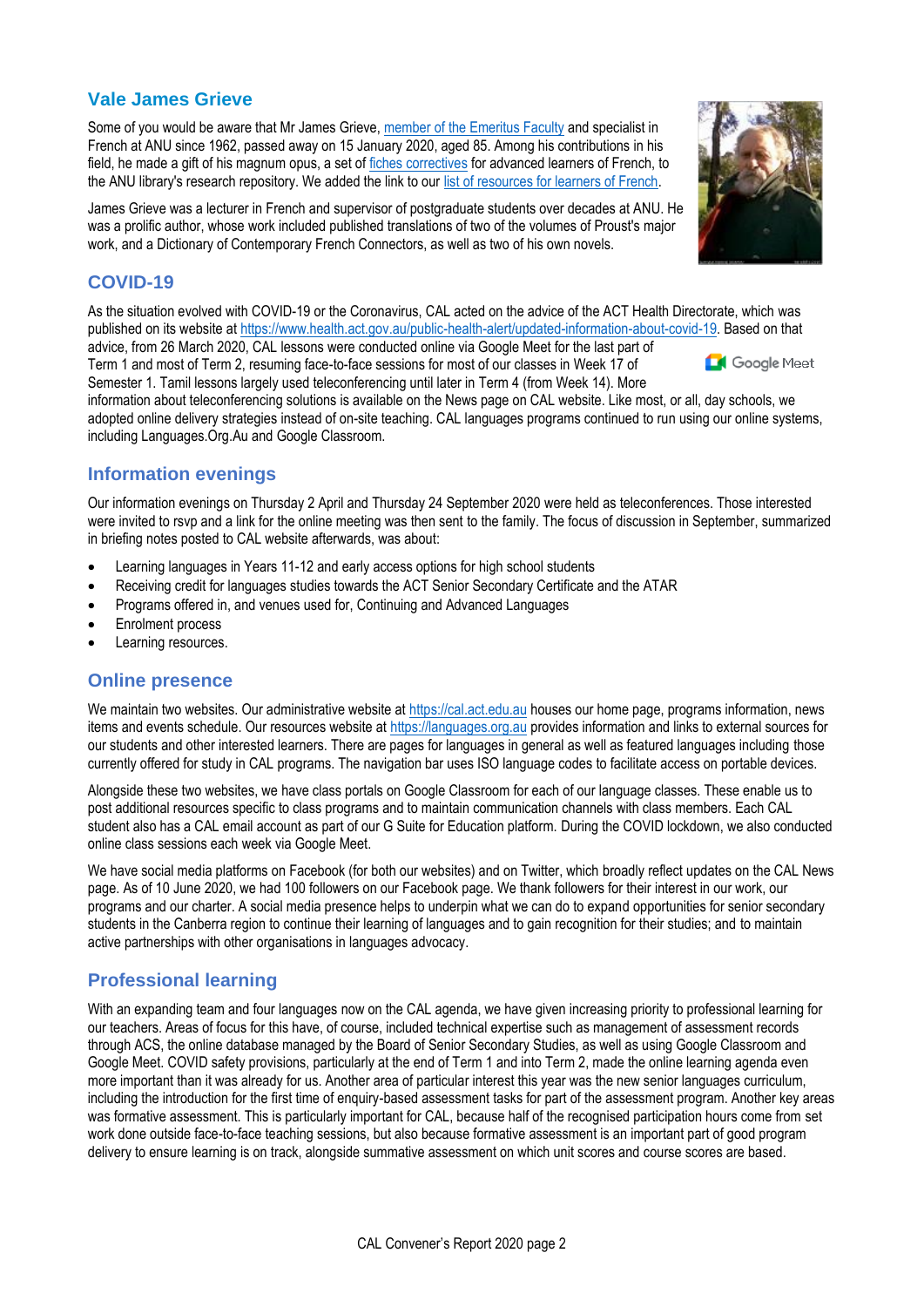# **ANGLS Conference, 17 August 2020**

The Australian Network of Government Language Schools (ANGLS) holds an annual conference, hosted by schools on a roster basis, with the meetings generally held in a different state each year. Last year, CAL hosted the conference in Canberra, as reported in the [CAL Convener's report for 2019](https://cal.act.edu.au/docs/Convener_Report_CAL_2019.pdf) This year's conference was hosted by the Darwin Languages Centre as a teleconference for COVID safety reasons.



- ACT Canberra Academy of Languages
- Northern Territory ‐ Darwin Languages Centre & Alice Springs Language Centre
- NSW ‐ NSW School of Languages and Saturday School of Community Languages
- Queensland ‐ Cairns School of Distance Education and Capricornia School of Distance Education Rockhampton
- South Australia SA School of Languages (the SA Open Access Centre was unable to participate this year because of a conflicting commitment)
- Victoria ‐ Victorian School of Languages

As part of the CAL presentation for the online conference, we posted a video clip by CAL students in each of the languages we are currently running, French, German, Spanish and Tamil. We would like to thank our students for their valuable and thoughtful contributions in discussing their experiences and purposes as language learners.

## **Partnerships**



The Languages Showcase at the 2020 National Multicultural Festival (NMF) on the Sunday (23 February 2020) was a great success. Congratulations to the showcase coordinator, Jacqui Malins, who brought together an engaging and dynamic program involving contacts through Mother Tongue Multilingual Poetry. The venue for the Languages Showcase at Ainslie Place near London Circuit worked well, providing a well-positioned focal point for the event and a setting better suited for creating a photographic record than it was in 2019.

On the Saturday at the 2020 NMF, CAL was at CMAG for an event

titled Exploring the World of Languages with the ACT Community Language Schools Association (ACTCLSA) and the ACT Bilingual Education Alliance (ACTBEA), with a colourful display about languages; a list of languages spoken in Canberra; languages competition fliers; and information about language learning and there were languages activities for children at Civic Library.

The ACT Government has postponed the 2021 the National Multicultural Festival while exploring alternate models for the festival to manage the evolving situation with COVID-19.

A highlight of the year for our partner organisation ACTBEA was the Taste of Languages competition, which concluded on 1 September. School age children and young people were invited to choose a favourite meal or dish which involves another language, then make a short video and write a short piece about it. There were four age categories from preschool through to college and the activity was highly successful, with multiple entries in every age category.

We were pleased that the outgoing Minister for Multicultural Affairs, Chris Steel, was able to speak and present awards at the prize-giving event on 2 November 2020.

Meanwhile, Mother Tongue Multilingual Poetry, which has funding auspiced by CAL, held its final event for 2020 on Monday evening, 23 November 2020. We congratulate Jacqui Malins on the program, which has been most successful and has had a strong following with many regulars attending either in person or via Zoom. Recent events have offered both options, which also

meant that interested people from outside the Canberra region could participate. After five years of Mother Tongue Multilingual Poetry, Jacqui is planning to step back from Mother Tongue next year, after a final couple of events in the first half of 2021. She has invited those who would like to get involved in organising Mother Tongue (or its successor) next year to emai[l mothertonguemic@gmail.com.](mailto:mothertonguemic@gmail.com?subject=Mother%20Tongue%20Multilingual%20Poetry%20future%20planning)

# **Staff**

As noted above, we are looking for a teacher of Japanese for next year. Meanwhile, I am pleased to advise that Anja Ward joined the CAL team for the final quarter-year with CAL German. Anja is a German native speaker who also teaches German at Orana Steiner School and she has been excellent in the role. Anja holds a Bachelor of Arts from The Open University in the UK and a Graduate Diploma in Education from Griffith University in Qld along with a Griffith Award for Academic Excellence. We also thank Barbara Rundel and Stephanie Borst for their excellent work with CAL German earlier in the year. Eleanor Body is likewise highly effective and diligent in running the CAL Spanish program. She has in-country experience both in South America (Ecuador) and in Spain, and she also teaches Spanish at Telopea Park School. In addition to a Bachelor of Languages with a major in Spanish from ANU, she holds a Master of Teaching degree from UC. Uma Ramiah, who is also a teacher of Mathematics and Economics at Dickson College, was a driving force in the establishment of the CAL Tamil program. She is a leading member of the Canberra Tamil community and worked closely with the Tamil community language schools in the ACT during 2019 to circulate information about the





2021 NATIONAL<br>Multicultural